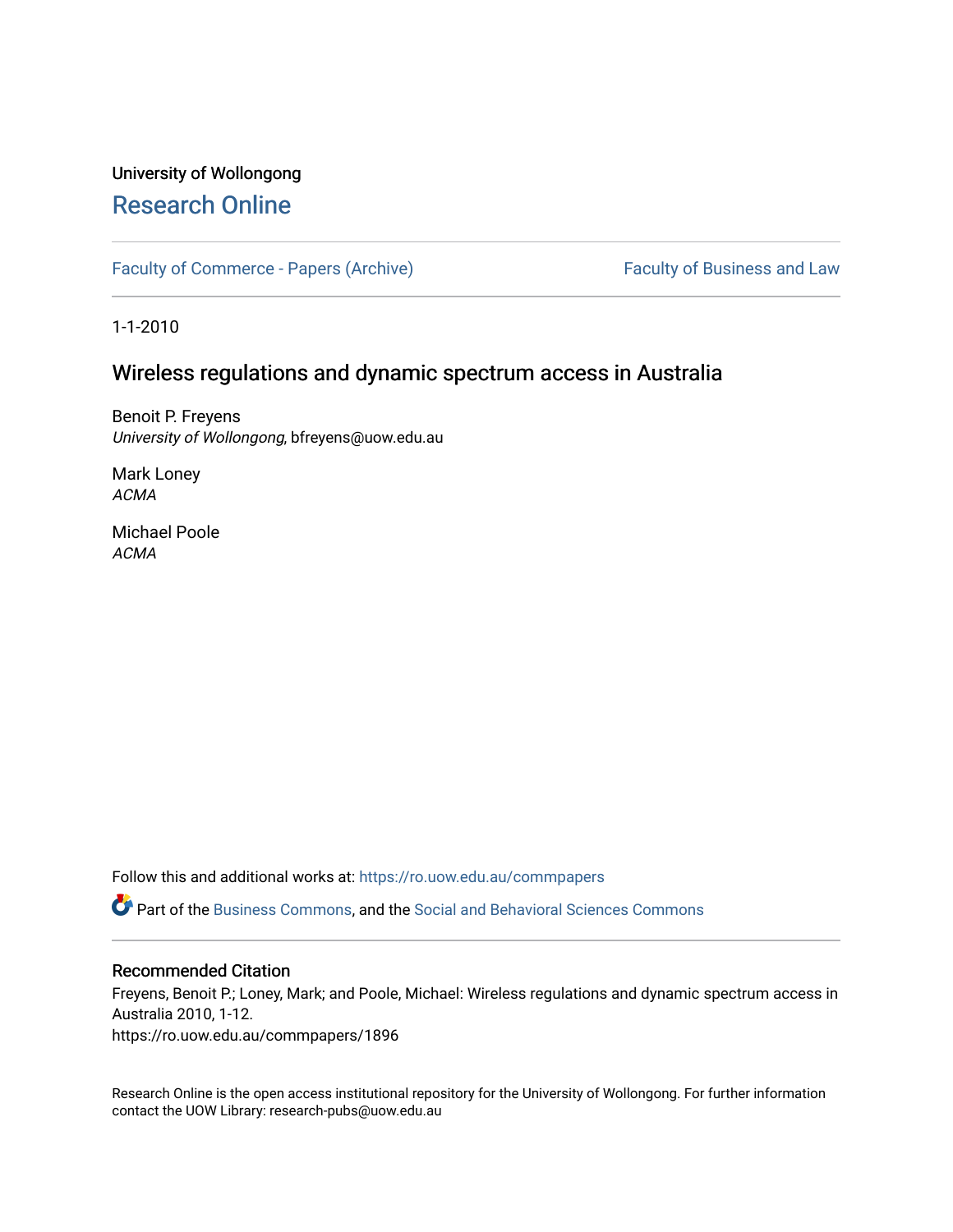# Wireless regulations and dynamic spectrum access in Australia

# Abstract

Australia assigns and allocates spectrum using three broad types of regulatory approaches; command and control, property rights and open access. Each approach entails numerous pros and cons, buttressed by uncertainties over future consumer demand, interference management, barriers to entry, and technological evolution. The development and commercialisation of dynamic spectrum access technologies (DSA) requires new regulatory approaches. This article discusses an array of intermediary, dynamically efficient spectrum management approaches, which may make better use of DSA opportunities. The article then discusses the practical hurdles and legal challenges posed by their adoption and regulation in an Australian context.

# Keywords

Wireless, regulations, dynamic, spectrum, access, Australia

## **Disciplines**

Business | Social and Behavioral Sciences

## Publication Details

Loney, M., Poole, M. & Freyens, B. P. (2010). Wireless regulations and dynamic spectrum access in Australia. 2010 IEEE Symposium on New Frontiers in Dynamic Spectrum (pp. 1-12). Curran Associates, Inc, Red Hook, NY, USA: Institute of Electrical and Electronics Engineers.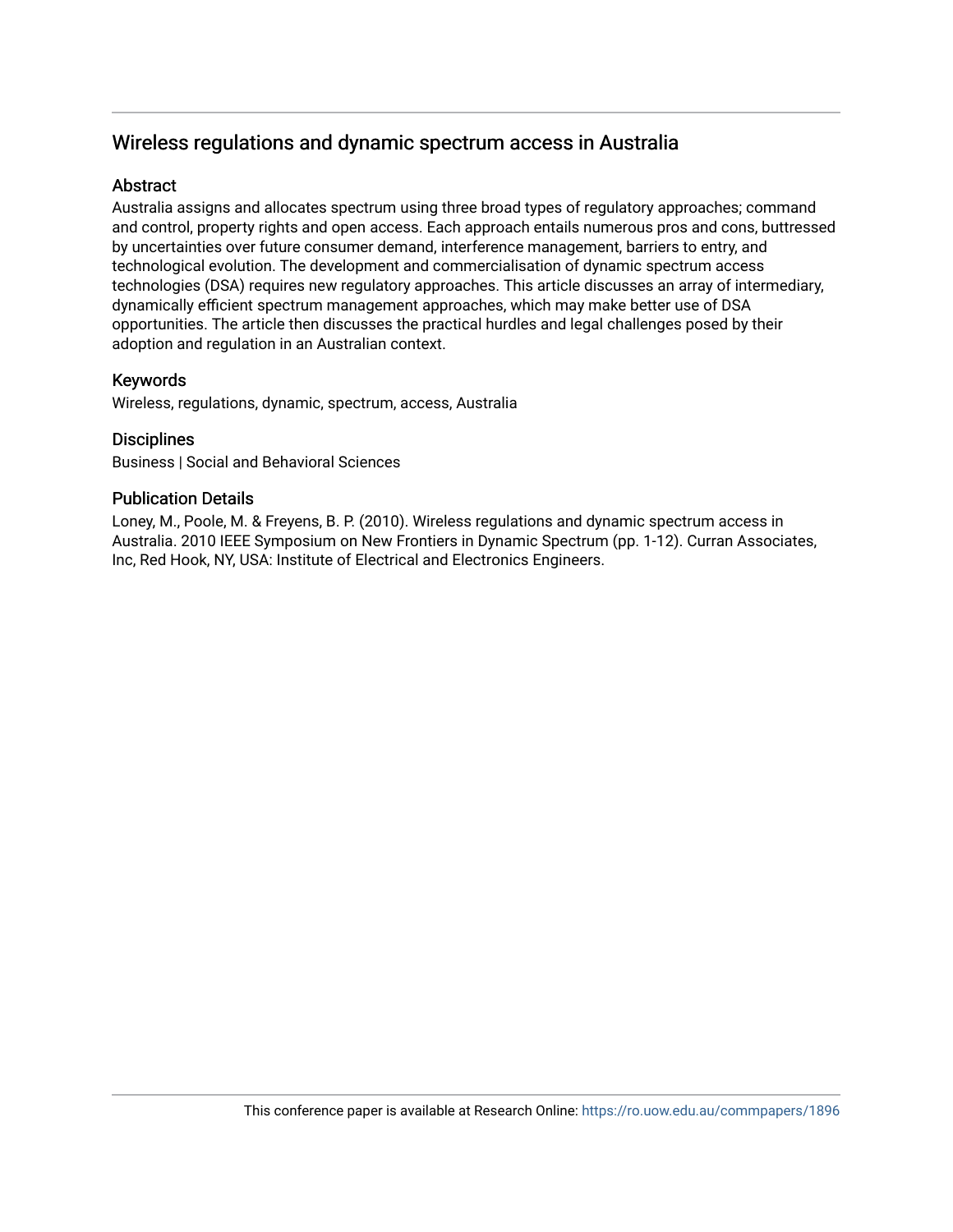# **Wireless Regulations and Dynamic Spectrum Access in Australia**

B. P. Freyens**†** , M. Loney‡ & M. Poole‡ **†** University of Wollongong NSW 2500, Wollongong, AUSTRALIA ‡ Australian Communications and Media Authority PO Box 78, Belconnen ACT 2616 Canberra, AUSTRALIA

**Abstract<sup>1</sup> - Australia assigns and allocates spectrum using three broad types of regulatory approaches; command and control, property rights and open access. Each approach entails numerous pros and cons, buttressed by uncertainties over future consumer demand, interference management, barriers to entry, and technological evolution. The development and commercialisation of dynamic spectrum access technologies (DSA) requires new regulatory approaches. This article discusses an array of intermediary, dynamically efficient spectrum management approaches, which may make better use of DSA opportunities. The article then discusses the practical hurdles and legal challenges posed by their adoption and regulation in an Australian context.** 

#### **INTRODUCTION**

Since the early 1990s, various OECD countries have assigned and allocated the radio spectrum to specific users and services using three broad regulatory regimes; command and control (C&C), property rights and open access. Command and control is a managed licensing regime in which the degree of user discretion with regard to service and technology neutrality is either nonexistent or minimal. The property rights regime is an exclusive licensing regime in which 'owners' have significant discretion ('rights') in the selection of the technologies and services to be deployed in their licence area. Property rights also encourage the creation of secondary markets in which spectrum can be traded or leased. The open access approach is an unlicensed or non-exclusive licensed

regime in which every user has identical usage rights provided they adhere to a specific set of rules and equipment standards.

Analysts' views and recommendations on these regulatory approaches differ widely. Over the years, an 'either or' debate raised by various reformist factions has raised a large number of relevant concerns. There is now a significant and vigorous literature debating the benefits and drawbacks of these three regulatory regimes.

In our view this reform debate has erred, fixated on the need to promote either property rights and markets or open access regimes. Arguments have stressed the mutually exclusive nature of these regimes [1-5]. However, this polarisation of opinions is an unnecessary distraction. Property rights and unlicensed approaches mostly compete for different markets, services and devices, and should in fact better be viewed as complementary rather than rival approaches.

A consensual view, perhaps, is that the selection of a regulatory regime should be carefully adapted to the circumstances of the services considered (e.g. underlying context and market, public or private good nature of the service, technologies used, strategic importance of innovation policy, etc.).

Beyond the ideological nature of the debate, these regulatory approaches are also part of a wider dilemma over how to appropriate and distribute the rents generated by exclusive or semi-exclusive wireless access rights [6, 7, 5, 8]. The property rights regime has been particularly polemical among academic and policy researchers<sup>2</sup>. Although it has proved very successful among spectrum privatising countries<sup>3</sup>, numerous commentators have stressed the potential for 'hold ups' which generate idle or underused private spectrum legally inaccessible to other potential users. This view of

 $\overline{a}$ <sup>1</sup> Contacts: Benoît Pierre Freyens, Lecturer, School of Economics, University of Wollongong, NSW 2500, Australia, and Visiting Fellow, Australian National University, Tel. +61-242214399, Fax: +61-242213725. Email: bfreyens@uow.edu.au and ben.freyens@anu.edu.au. The views presented in this paper are our own and are expressed as private individuals. These views should not be assumed to represent the views of our respective institutions.

<sup>&</sup>lt;sup>2</sup> The most recent contributions to this 'either or' debate include Refs. [9-15, 4, 16-18]

<sup>&</sup>lt;sup>3</sup> These countries consist of Australia, Canada, El Salvador, Guatemala, New Zealand, the USA and, very recently, the United Kingdom. Except for Guatemala, which enshrined property rights in legal deeds, property rights in these countries are usually implicitly rather than explicitly defined.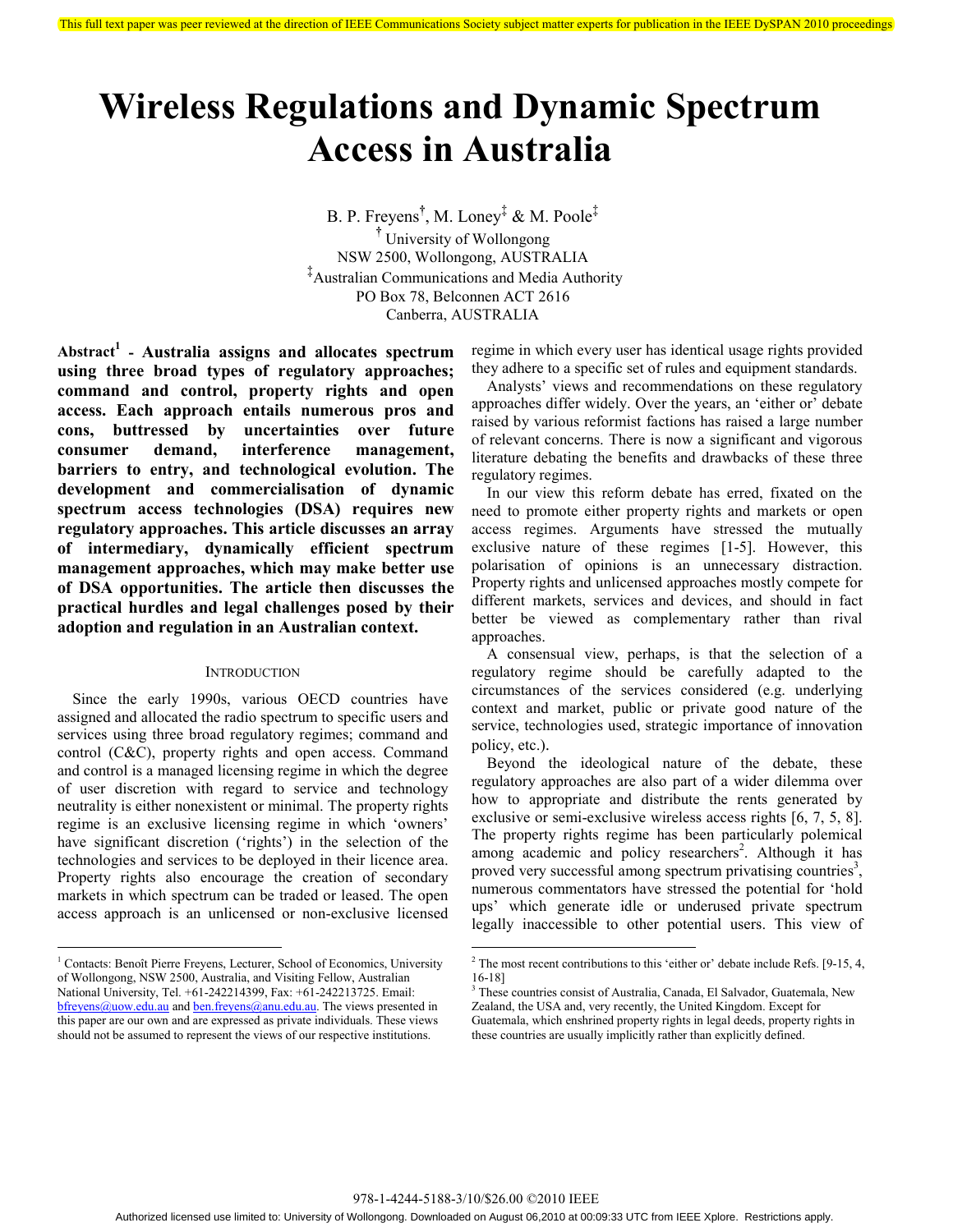private spectrum as fenced oligopolistic enclaves is not shared by all. For instance, Hazlett [5] recently suggested that nonspecific expansion of property rights may increase competitiveness in wireless markets - as opposed to the static quasi-monopolies granted through command and control. While this argument is empirically tested and appears valid, in practice it ignores that property rights regimes also generally provide more entrenched legal rights (such as the rights not to tolerate secondary access or the right to be compensated for relocation costs) than command and control regimes (since the government can always modulate by decree the desired degree of exclusivity). More entrenched access rights for some users may well reduce opportunities to fully and dynamically exploit idle spectrum for other users.

Recent advances in the development and commercialisation of dynamic spectrum access technologies (DSA) require the regulatory framework to adapt flexibly to opportunities for greater spectrum utilisation. With DSA wireless networks, secondary users can access idle spectrum opportunities dynamically to transmit their signals whenever primary users do not use their licensed spectrum. .Much of the discussion has so far focused on uncertainties surrounding the commercial deployment of DSA technologies. There has also been much debate as to whether these technologies would favour a licensed or an 'unlicensed' approach to spectrum management. Although this question has been answered many times [19, 13, 16], it is essentially the wrong question [20].

This article takes a step back from the 'either or' dichotomy, which characterises much of this literature. It examines instead an array of intermediary—rather than extreme—spectrum management approaches that would be required to unleash the full potential of commercially deployable DSA technologies. The article argues that spectrum efficiency would be improved through the implementation of these intermediary approaches. Furthermore, we discuss the practical hurdles and legal challenges posed by the adoption and regulation of DSA technologies in order to enable new spectrum management regimes in an Australian context.

The article is structured as follows: the first section presents the 'trichotomic' set of radiocommunications systems in Australia and the spectrum management regimes they enable. The second section succinctly presents a taxonomy of spectrum management regimes. The third section presents a set of dynamically efficient intermediary regimes under this taxonomy and records attempts to implement some of these regimes in Australia. The fourth section discusses which of these intermediary regimes would best enable the opportunities presented by DSA technologies. The fifth section discusses the state of adoption of DSA technology in Australia and the regulatory hurdles in adopting or experimenting with DSA-efficient regimes in Australia.

#### LICENSING SPECTRUM RIGHTS IN AUSTRALIA

Spectrum policy reforms started in the late 1980s in Australia, culminating in the *Radiocommunications Act 1992* (the Act) and the first auction of spectrum licences in  $1997<sup>4</sup>$ . The Act defines the operations of three radiocommunications licensing regimes; apparatus, spectrum and class licences, which map (imperfectly) with command and control, property rights and open access approaches, respectively.

*Apparatus licensing* is a device-centric approach, where the operation of every radiocommunications device is authorised through a transmitter or receiver licence. Most of the time, this device-centric regime is highly prescriptive, specifying the type of service, technology and equipment standards, along with tight technical conditions about site, band, power, and emission types. The Australian Communications and Media Authority (ACMA) has specified different types of apparatus licence that generally align with service designations in the ITU Radio Regulations.

However, not all apparatus licences fit the stereotype of an arch-rigid management regime ruled by government-fiat. For example, the 1993 launch of second generation (2G) GSM digital mobile telephone services in Australia was enabled by technologically flexible (but service-specific) apparatus licences for frequencies in the 900 MHz band. These licences allowed the use of any technology to provide digital mobile telephone services and today both 2G (GSM) and 3G (WCDMA) technologies are deployed in the 900 MHz band. Also, the Act was amended in 1995 to allow the trading of apparatus licences and third party operations (e.g. leasing), which introduced a degree of market flexibility to the system.

*Spectrum licences* were introduced in the 1992 Act, and the first spectrum licences were issued in 1997. Spectrum licences confer leasehold ownership rights to licensees for fixed terms of 15 years. Overall, these spectrum licences cover a relatively small portion of the entire spectrum, but include the most highly valued bands. There are currently about 10 spectrum licensed bands.

Spectrum licences are typically 'service-neutral' and 'spacecentric'. They permit users to operate any radiocommunications devices in a given 'spectrum space'<sup>5</sup> subject to respecting the requirements of a technical framework. Core conditions of the spectrum licence specify the band, the area, and the maximum permitted level of radio emissions outside its boundaries. Other conditions specify which transmitters are required to be registered to certify they will not cause unacceptable levels of interference outside the boundaries of the licence. Advisory guidelines assist

<sup>&</sup>lt;sup>4</sup> Note that there were auctions of apparatus licences as early as 1994 and 1995. <sup>5</sup> A spectrum space is a large band specified in terms of its underlying area, population density, terrain, prospective services and interference rights (receiver and transmitter). Once fully specified, the spectrum space allows a higher degree of freedom in usage and is generally favoured by large operators.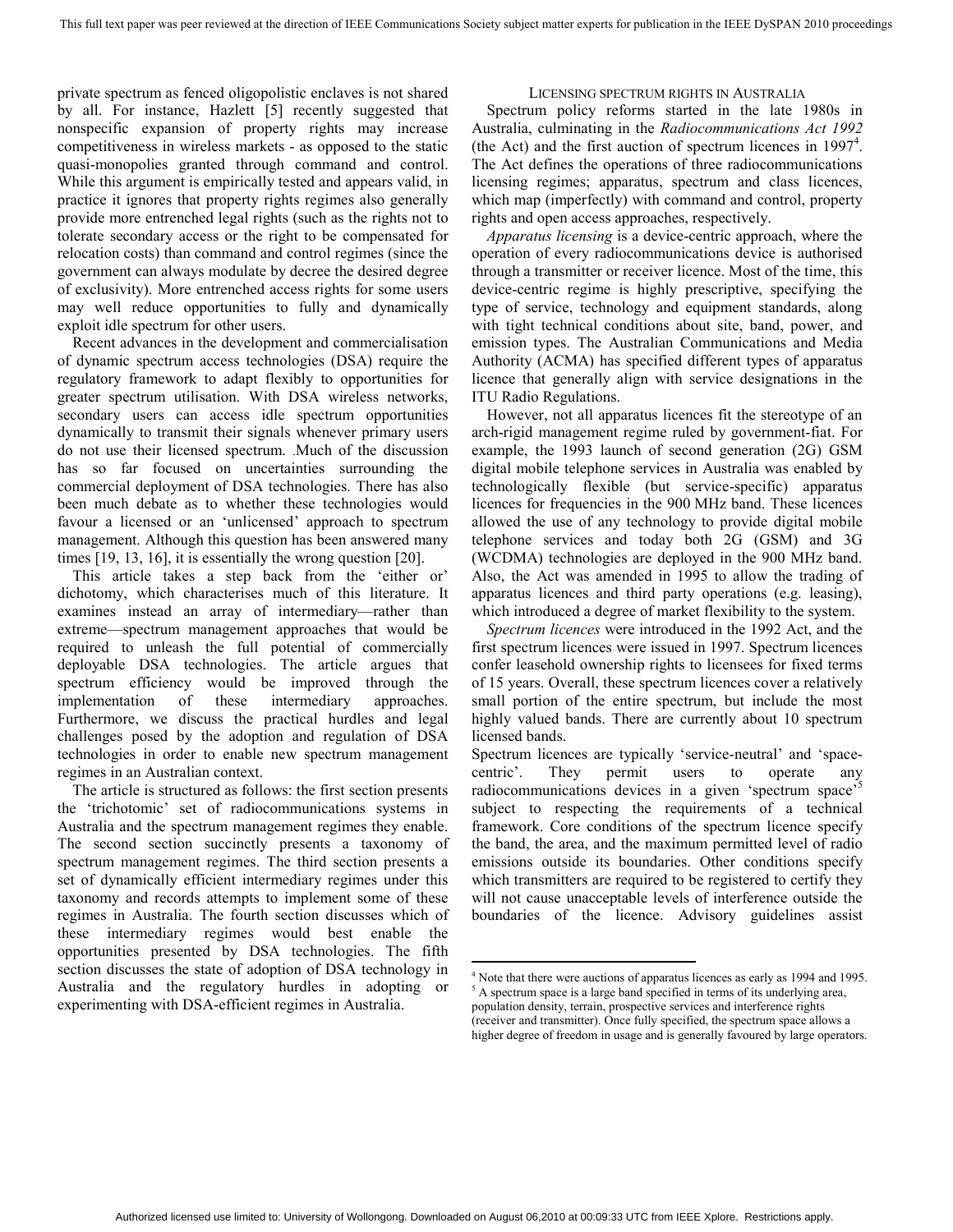interference assessments between spectrum licensed devices and services operating under apparatus or class licences.

Spectrum licences have added much flexibility to radiocommunications management in Australia. But there are several areas of controversy such as licence renewal uncertainty and spectrum idleness in several spectrumlicensed bands. For example, spectrum licenses in the 500 MHz band (two way radio) have been little used, and some spectrum licenses in the lower 800 MHz band (mobile phones), 2.3 GHz and 3.6 GHz bands (broadband and WiMAX) have seen no or little network deployment.

*Class licensing* is a technology-centric approach to spectrum management that operates on an open and shared access basis. Class licences do not need to be applied for or issued to individuals, and in that sense are the equivalent of 'unlicensed' approaches in other countries. There is no exclusivity in usage and no fee to be paid. For these reasons, class licences are sometimes referred to as 'public parks' or 'open access' regimes. A class licence sets out some minimal operational conditions, which can include band, power, types of device and emissions, standards compliance, and geographic deployment constraints. Many class licences operate as non-interfering secondary usage easements in apparatus licensed bands or within shared bands such as ISM bands.

Since class licences are not issued to individuals, the licence conditions are not applied nor tailored to individual users. Class licences do not lapse, they continue until they are revoked or amended. Transmissions under class licensees are not allowed to interfere with other services and are not provided protection from interferences generated by other services. Thus, the spectrum access and usage rights granted through this regime are relatively basic and generally unsuitable for larger radiocommunications operators, such as telecommunications carriers with long-term infrastructure projects and quality of service obligations to their customers. The services and devices authorised under class licences are usually restricted to short-range, low-power applications.

The early liberalisation of spectrum access in Australia through spectrum and class licensing regimes has proved very successful, enabling the flexible adoption of numerous wireless innovations and a fast spread of broadband services [16].

#### THE MULTI-DIMENSIONAL REGULATORY SPACE

Taken together, these three licensing regimes allow the ACMA to provide flexible management responses to a large array of demands put on the spectrum. After all, due to its geographical isolation and its strong commitment to management reforms Australia has been at the forefront of spectrum management liberalisation for nearly two decades.

The vigorous reform policies pursued by the  $SMA<sup>6</sup>$ , the ACA and now the ACMA have transformed old bureaucratic rules into one of the most economically efficient, flexible and transparent licensing systems in the world.

Yet, there are still important challenges facing spectrum management policy in Australia. On the one hand there are limitations to the licensing regimes currently used and on the other hand the fast pace of technological development requires a continuous re-think of past arrangements and anticipation of future needs. The more flexible, adaptable and responsive the licensing structure is in meeting these challenges, the better the potential to fully exploit the regimes' potential, and efficiently deliver socio-economic benefits.

The three licensing regimes set out the rights and obligations of spectrum users in Australia. Although the licensing regimes differ in many respects, they also have common denominators. For instance, they all impose a minimal set of 'core' specifications about frequency, bandwidth, area, power and emission types, although the way these conditions are integrated in practice does vary. In general, apparatus and spectrum licensing have more in common than class licensing. Both provide some degree of exclusivity and interference protection in spectrum access rights. Both licences can be auctioned, leased or traded, and are subject to regulatory approval for licence renewal - though on very different terms.

Table I below illustrates the typical features of each licensing regime as a set of specific coordinates in a multidimensional space<sup>7</sup>.

TABLE I

| <b>AUSTRALIAN LICENSING REGIMES - MAIN DIMENSIONS</b> |                    |               |                   |  |  |  |
|-------------------------------------------------------|--------------------|---------------|-------------------|--|--|--|
| <b>Attributes</b>                                     | Apparatus Lic.     | Spectrum Lic. | <b>Class Lic.</b> |  |  |  |
| Regime focus                                          | Device-centric     | Space-centric | Tech-centric      |  |  |  |
| Exclusivity                                           | Medium to High     | Very high     | None              |  |  |  |
| Neutrality $(T, S)$                                   | None to Moderate   | Hi High       | variable          |  |  |  |
| Assignment by                                         | Admin P. Auction   | Auction       | Not assigned      |  |  |  |
| Individual assigned                                   | Yes or No          | <b>Yes</b>    | No.               |  |  |  |
| Price / Fee                                           | Admin P / market P | Market P      | None              |  |  |  |
| Tenure and Term                                       | 5 years/renewable  | 15 years      | Unlimited         |  |  |  |
| Interference protect.                                 | Provided           | Provided      | Not provided      |  |  |  |
| Rights certainty                                      | Moderate           | High          | Low               |  |  |  |
| Tradability                                           | Moderate           | High          | Not relevant      |  |  |  |
| Sub-division                                          | Not allowed        | Allowed       | Not relevant      |  |  |  |
| Coordination needed                                   | High               | High          | Low               |  |  |  |
| Coordination by                                       | Regulator          | Licensee      | Tech-governed     |  |  |  |
| Service neutrality                                    | Usually none       | High          | High or low       |  |  |  |
| <b>Technical conditions</b>                           | Basic              | Complex       | Basic             |  |  |  |

(T,S) stands for Technology and Service neutrality ; P stands for Price.

<sup>&</sup>lt;sup>6</sup> The Spectrum Management Authority (SMA) was merged with the Australian Telecommunications Authority (AUSTEL) on 1 July 1997 to form the Australian Communications Authority (ACA), later to become the ACMA after merging with the Australian Broadcasting Authority (ABA) in 2005. <sup>7</sup> Note that some apparatus and class licences will not correspond to this depiction, which, instead, attempts to describe representative licences.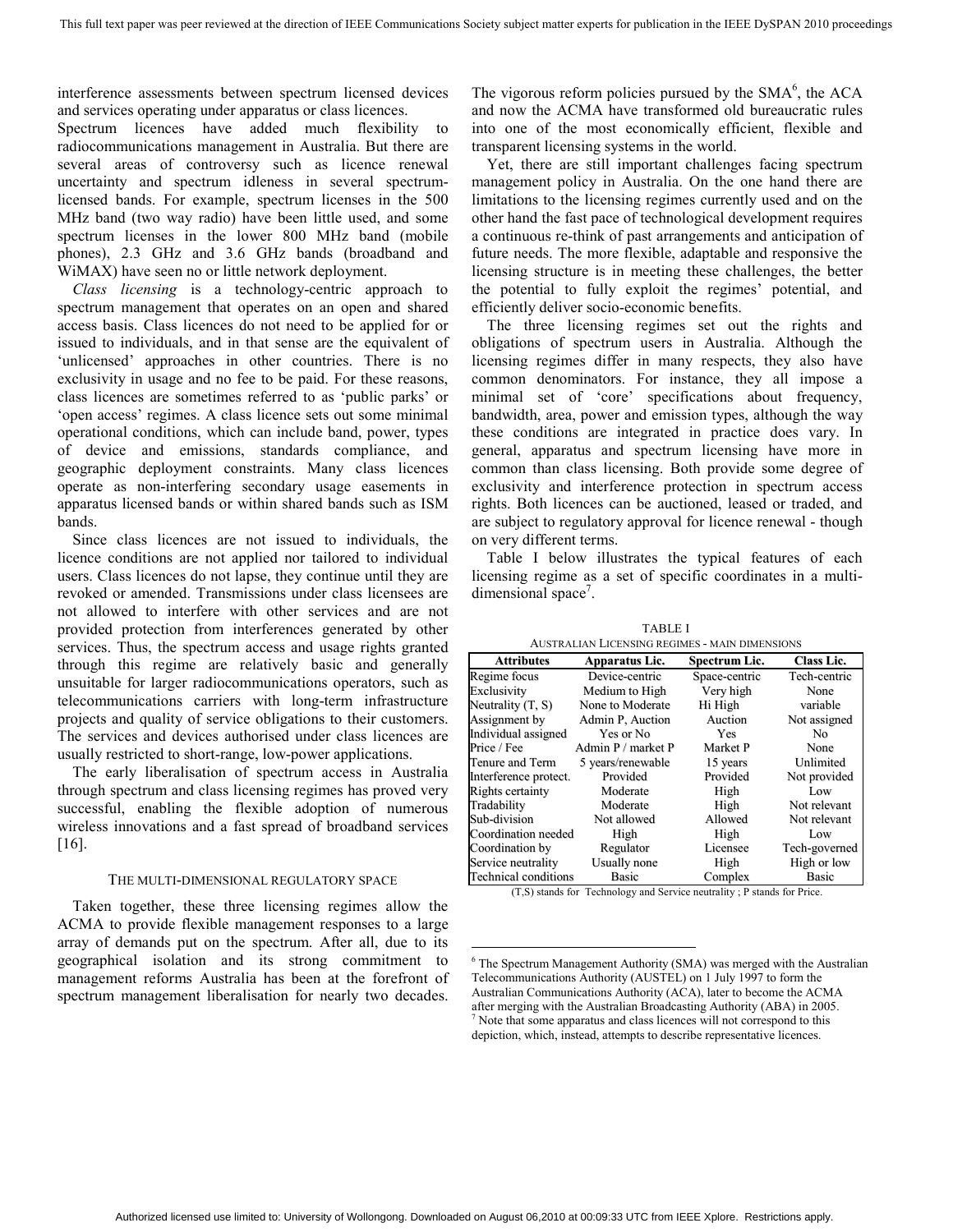Although the table focuses on 15 important dimensions, potentially, the number of dimensions characterising any spectrum management regime is much larger. By changing the coordinates taken by any regime in the multi-dimensional space (say replacing 'high' by 'low' degree of), one obtains theoretically another regime. Table I therefore suggests the existence of a near infinity of spectrum management regimes. Many of these potential regimes would present limited or no interest to regulators, but others would be of interest in specific situations. Clearly, there are more than just three options on the table.

Working with 15 dimensions is however not practical. Intermediary licensing regimes could be defined based on four key dimensions presented in table I [21, 22].

*Service and Technological Neutrality*, reflects the degree of licensee discretion in deciding which services to provide on the band, and in selecting and setting equipments standards. In Australia, several dynamic regimes are technology-neutral but service-rigid in practice. Neutrality is allocative efficient [5, 23] but may reduce technical efficiency by making coordination with other technologies difficult.

*Band Exclusivity*, describes the degree of exclusivity conferred to licensee rights. For instance, a very exclusive regime allows licensees (primary users) to negate access to any potential secondary users (right of exclusion). A very exclusive regime would also be expected to confer a high degree of rights certainty to licensees.

*Rights Assignment*, refers to the mechanism by which the selected regime transfers rights to licensees; price mechanisms (e.g. auctions), administrative pricing, arbitrary fees, or no assignment. This dimension might also distinguish between rights assigned to an individual entity or to a community at large.

*Rules Coordination*, determines the authority to set rules and protocols for efficient interference management. All licensing regimes require a minimum set of rules to keep interferences under check, but some regimes will grant a large degree of autonomy to licensees or users, other will rely on the legal system, and other still will rely on government authority.

*Transferrability and liability*, refers to the possibility to trade or lease frequencies. This dimension will include different variants of liability towards the regulator (and eventual harmed third parties) in case licenses are misused. In case the licenses are leased, this will range from the transfer of all liability to the lessee to keeping full responsibility for the use of the band with the lessor.

Following this nomenclature, the property rights regime consists of service neutral licenses and sharply defined exclusivity rights. Easements for secondary usage are subject to owners' approval and may need to be purchased. Interferences are managed among owners within a set of legal and technical rules. Expropriation would require due

compensation. Licenses are fully transferrable and residual liability rights will be negotiated with the primary user.

Open access lies at the other end; no exclusivity rights, selfmanagement of interferences under minimal government guidelines. Service and technology neutrality are tolerated to the extent that they remain compatible with the interference coordination rules (which may for instance require compatibility in technological standards). Licenses are not individually assigned nor can they be traded or leased.

#### DYNAMICALLY EFFICIENT INTERMEDIARY REGIMES

This simple model allows defining a set of dynamically efficient intermediary regimes for instance combining aspects of a property rights regime, with those of a C&C or an open access regime, as summarised in Table II. For instance, a common pool is a community of users operating under conditions of service and technological neutrality in a given spectrum band. The spectrum is shared access within the community, but rights are collectively-owned (and so more exclusive than under open access) and coordination rules are set and enforced by community management. If membership and sharing rules are decided by government, the regime may be described as collective command and control.

TABLE II DYNAMICALLY EFFICIENT INTERMEDIARY REGIMES

| Regime             | Neutrality      | Rights                             | Assignment                 | Rules     |
|--------------------|-----------------|------------------------------------|----------------------------|-----------|
| Private Commons    | Flexible        | <b>FPR</b>                         | AT                         | SС        |
| Private Parks      | Flexible        | <b>FPR</b>                         | AT                         | SС        |
| Public park        | Flexible        | CU                                 | UB                         | GМ        |
| Collective C&C     | Rigid           | <b>RCU</b>                         | AI.                        | <b>GM</b> |
| Common pool        | Flexible        | RCU                                | AI/UB                      | SС        |
| Easement           | Flexible        | <b>EPR</b>                         | AT                         | <b>GM</b> |
| Market easement    | Flexible        | EPR                                | AT                         | SС        |
| Regulated easement | Rigid           | EPR                                | AT                         | GМ        |
| Eased C&C          | Rigid           | EPR                                | AI/AT                      | GМ        |
| Flexi-eased C&C    | Flexible        | <b>EPR</b>                         | AL/AT                      | GМ        |
|                    | Transferability |                                    | <b>Australian Examples</b> |           |
| Private commons    | High            |                                    |                            |           |
| Private parks      | High            |                                    |                            |           |
| Public park        | None            | class licences                     |                            |           |
| Collective C&C     | Low             | Non assigned apparatus licences    |                            |           |
| Common pool        | Low             |                                    |                            |           |
| Easement           | Medium          | MOST radio telescope on 843 MHz    |                            |           |
| Market easement    | High            | Authorised under spectrum licences |                            |           |
| Regulated easement | Medium          | Auctioned apparatus licences       |                            |           |
| Eased C&C          | Medium          | Most apparatus licences            |                            |           |
| Flexi-eased C&C    | Variable        | Some class and apparatus licenses  |                            |           |

C&C = Command and Control; FPR = Full property rights; EPR = Eased property rights,  $RCU =$  Restricted collective use,  $AL =$  Administrative licensing;  $AT =$ Auctioned licences and market trading; UB = Unlicensed band; SC = Self-controlled, GM = Government managed

A private commons is a similar arrangement worked out through a contract between the community of users and the band owner. A private park regime is a membership-based, fee-based licensing approach relying on device registration and self-coordination rules by users. In its operations, the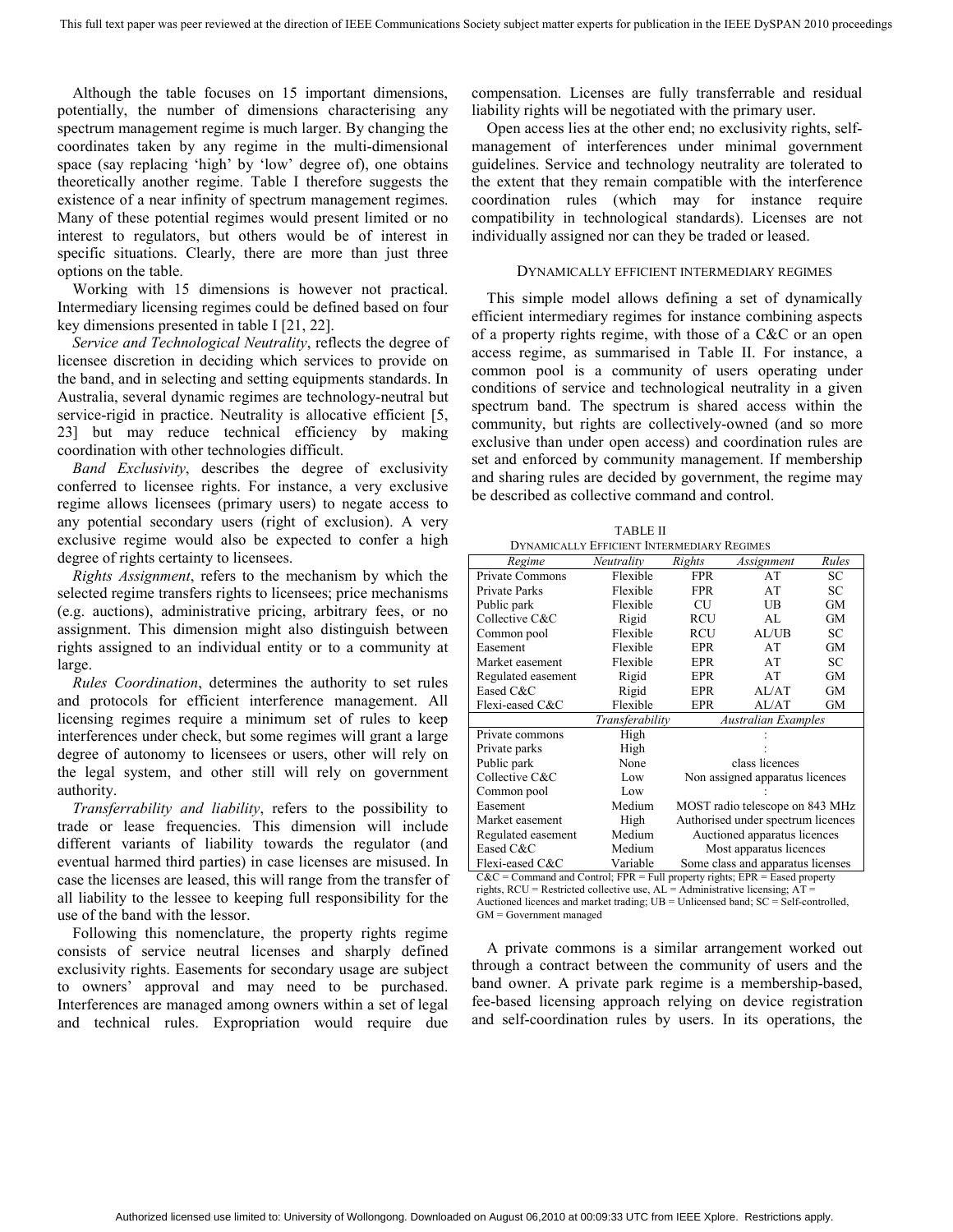private park is somewhat closer to a commons than a property rights regime, yet rights are individually rather than collectively owned.

An easement is a situation by which the government enforces secondary usage rights over the flexible rights held by primary users (e.g. telecommunications carriers). A regulated easement is a similar situation but in a context of service and technological rigidity such as where primary users' rights derive from a C&C regime. A market easement let these secondary rights be negotiated through markets rather than through government intervention.

C&C regimes can also be re-packaged, say to tolerate noninterfering easements for secondary users (Eased C&C) or grant service-neutral usage (Flexible C&C, similar to the regime governing the 'GSM' licences in the 900 MHz band discussed above) or both (flexi-eased C&C).

It is notable from Table II that Australia has most used intermediate regimes where government is the primary or a significant rule maker. These are enabled by different rules surrounding apparatus and class licensing. There has been a much narrower range of regimes used where the private sector has taken the lead. Theoretically spectrum licensing could enable many different regimes under private control. In practice, spectrum licensees have operated large systems and allowed very little or no use by third parties. The reasons have been much debated and have lead to several attempted expansions of the set of regulatory approaches.

For example, in 2001, the ACA made a submission to a Government inquiry [24], suggesting consolidation of the 3 licensing regimes authorised under the Act into one generic licence type. The generic licence would have enabled the ACA to build bespoke licences ensuring best fit between user, service and band [25]. This suggestion was not adopted although it was consistent with the object of the Act (as well as with the Principles for Spectrum Management that the ACMA adopted in 2009), which emphasizes both the quest for high-value allocation and efficient band usage.

Later on, and in order to increase dynamic efficiency in some frequency bands, the ACMA suggested issuing 'private park' licences for wireless access services (WAS). Future WAS needs seemed suited to a service-neutral regime authorizing any number and type of interoperable base stations in a licensed space with band coordination undertaken by users – in short a regime combining aspects of spectrum and class licensing. The ACMA contemplated issuing shareduse licences directly to users<sup>8</sup>. Furthermore, devices would be expected to use dynamic frequency selection techniques in

 $\overline{a}$ 

similar fashion to class-licensed devices. Finally, there would be no seniority privileges, and no 'hard' licence boundaries although base stations would have to be sited within the geographical area of the licence.

Since the enforcement of easements for secondary users in spectrum licensed space is effectively prohibited under the Act (even when the spectrum is permanently left idle by its owners), the private park regime was meant to induce more dynamic operations in what are currently spectrum-licensed spaces. In a Private Park, the definition of shared rights should induce users of similar size and background to coordinate and self-manage their services on different geographical spectrum spaces within the band [26, 27]. Although there is still regulatory interest in the potential for private parks to be a dynamically-efficient response to future WAS needs, Private Park arrangements have not yet been developed or implemented in Australia.

#### DSA TECHNOLOGIES, PROPERTY RIGTHS AND COMMONS

DSA technologies consist of a motley array of spectrum sharing techniques, driven by digital signal processing . The better known examples are (i) spread-spectrum and Ultra-Wide Band technologies, which spread non-sinusoidal signals over a wide frequency range at very lower power per frequency band, (ii) smart antennae, which represent an intelligent spectrum re-use technology cancelling interferences by spatial coding, (iii) software-defined radios, which process signals through general processors and can thus receive and transmit various types of waveforms by using different softwares (e.g. automatic frequency selection in modern radios), and (iv) cognitive radio, which builds on SDR technology to sense idle spectrum, analyses the vacant slot and its environment to decide whether to occupy it (in a 'listen before talk' logic) and once a decision is made, the radio guides prospective signals towards the unused spectrum.

It has often been argued in the policy literature on spectrum management that DSA technologies (often referred to as 'the technology') represent a great promise to expand the open access regime to much larger shares of the radio spectrum than it currently occupies [28, 29, 12]. In that perspective, open access is a dynamically superior regime to property rights, because the latter is inherently dynamically inefficient by force of being too exclusive and therefore entailing high transaction costs for secondary usage. Incorporating power limits and listen-before-talk protocols into the hardware reduces transaction costs between negotiating parties to their bare minimum. Open access and collective ownership also induce collaboration and generally offer much more favourable terrain for innovation [30]. Without commercially deployable DSA technologies though, the threat of interference and 'tragedy of the commons' outcomes is conspicuous for higher power services such as broadcasting and WAS where there is a need for coordination to minimise

 $8$  Note that spectrum licenses in principle authorise their owners to operate a similar regime, since spectrum spaces can be subdivided, and traded or leased to third parties on owners' conditions. However, the private park is initiated by government, and seeks commons-like coordination rules within the park rather than hierarchical property-based rules. Such a regime has not arisen under the management freedoms granted spectrum licenses.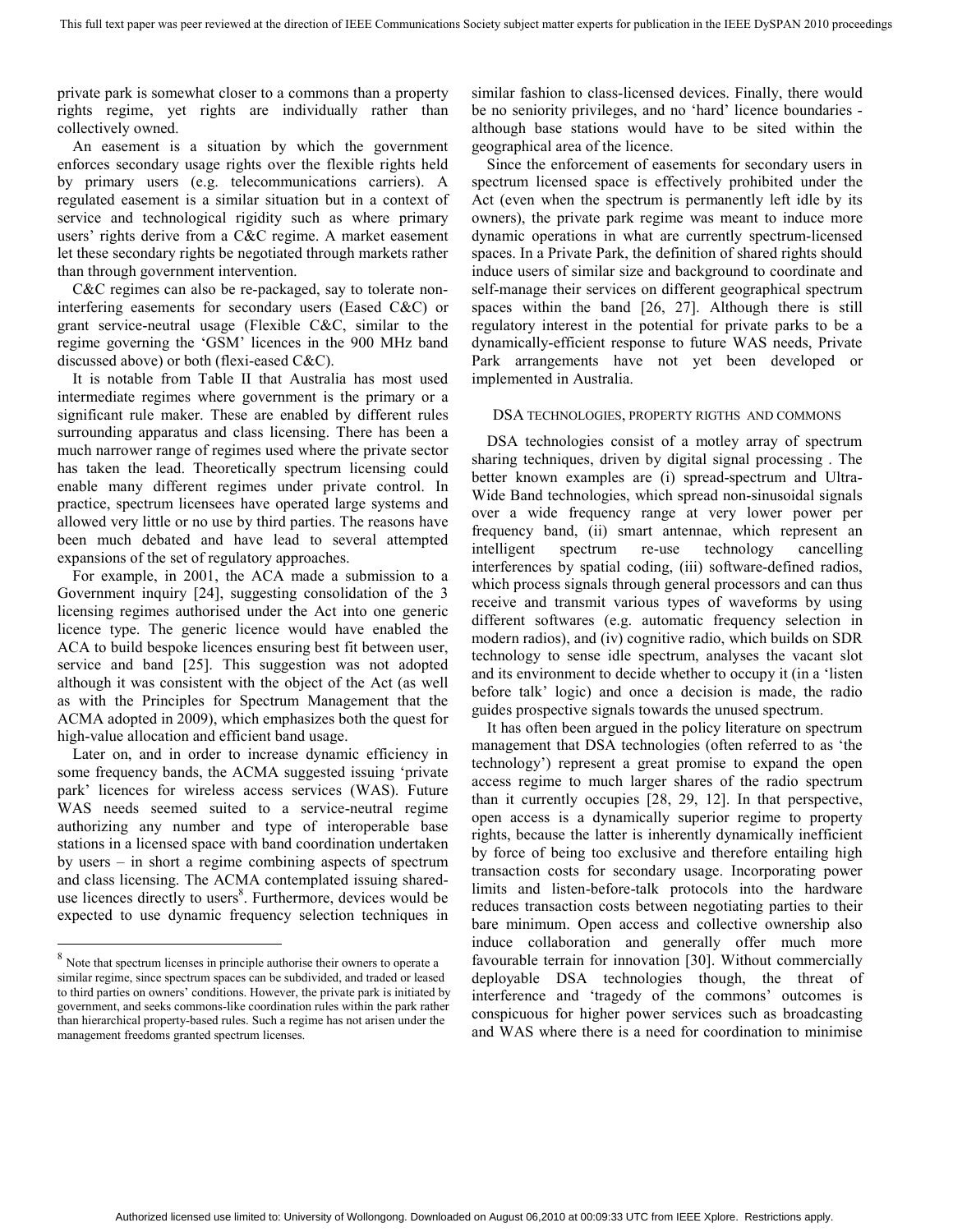interference. There is general agreement that open access is currently a very successful way to manage short-range, lowpower applications. However, suitably designed and commercially operational DSA technologies are a necessary condition to expand open access to different types of applications.

Economists and other proponents of the property rights regime argue that open access is therefore too dependent on the promise of DSA technologies<sup>9</sup>. Cognitive radio technology still has to clear important barriers if it is to contribute significantly to dynamic spectrum usage. The difficulties of sensing idle spectrum in the presence of geophysical obstacles, the 'hidden terminal' issue, doubts about the costeffectiveness of these technologies, $10$  indicate just how complex the way ahead is. As is well known, software-defined radio technologies have been discovered and used by the US Military for many decades. The fact that they are filtering very slowly and very selectively from the military to the civilian domain and are still not widely available for most civilian radiocommunications applications illustrates the uncertainties for regulatory planning.

Ultra Wide Band is a much less complex matter since the technology is available and already operational in many places, usually under an unlicensed arrangement (i.e. a class licence in Australia). However the matter of interference with devices operated under other technologies in a confined space remains open. Past controversies about the legally acceptable noise floor of UWB devices have generated a lengthy legal process for UWB authorisation in the US [32]. Australia, New Zealand and EU countries have since authorised some UWB applications especially for imaging, vehicular radar and homenetworking applications. Higher power applications such as ground-breaking radar remain in doubt. Yet, the relative success of UWB technology does not solve much. Because it trades so much power for bandwidth, UWB applications are short-range, just like Wi-Fi, and so UWB provides no gateway for an open access regime of a very different nature to Wi-Fi. In particular it offers little promise for high power communications applications.

Without ready-to-use DSA technologies, open access does not represent a credible solution beyond the short-range devices it currently authorises. What is more, even if DSA technologies were fully operational, the very strength of demand for wireless applications is growing at such a pace

<sup>9</sup> Note that the inverse argument is often heard in the industry. According to this view, the commercial deployment of DSA technologies will only become interesting with the regulatory organization of a spectrum management system that is heterogeneous and dynamic rather than one that is homogeneous and

 $\overline{a}$ 

that DSA technologies would only realistically offer a shortterm patch-up to current bottlenecks.

By contrast economists emphasise that the property rights approach efficiently *does* solve excess demand through pricing and access rationing. Assuming the price mechanism operates without distortions, these instruments guarantee that excess demand remains under check (market imperfections leading to price distortions remaining the matter of government regulation).

Furthermore, the property rights approach can *also* make efficient use of DSA technologies, as these technologies enable spectrum owners inclined on spectrum trading to find more efficient ways to let secondary users access and use their bands. Gerald Faulhaber neatly concluded this argument by stressing that '[DSA] technology is neutral regarding the overarching legal regime' ([13] p. 268).

Economists have also questioned whether Wi-Fi and similar unlicensed experiments might not in fact represent a repackaged property rights approach in which rights are defined over the coverage range, with large operators (e.g. universities or airports) securing exclusive rights over specific areas [33, 16]. In that sense, unlicensed approaches do not quite provide open access, but merely redefines access rights in a different way.

These arguments and counter-arguments have led to a stalemate between partisans of the most dynamically efficient solution and those of the most economically rational (and allocative efficient) solution. However, this debate has almost turned satirical. Even without DSA technologies, open access has indeed proved successful in some areas (e.g. Wi-Fi on 2.4 GHz) but disappointing or disastrous in others (e.g. US U-PCS bands on 1.9 GHz, or U-NII bands on 5.2 GHz and many more). Similarly, the property rights regime in Australia has seen significant network deployment and spectrum trading on ITU designed mobile phone bands (800 MHz, 900 MHz $^{11}$ , 1.8) GHz and 2.0 GHz). Other bands have shown significant trading, but band idleness has been quite common. Licensees in all bands have shown an almost universal reluctance to allow secondary use [22, 34].

It seems the property rights approach has not so far provided an avenue for dynamically efficient spectrum usage by multiple users. The experience in Australia is that spectrum licences (which confer property rights<sup>12</sup>) have generally been quite successful in technical and allocative terms, but they proved to be very monolithic. They occupy large portions of spectrum in very exclusive ways. Although spectrum licences

proprietary. We contrast these views in the next section.<br><sup>10</sup> See for instance [31] p. 7-13 and [13] p. 265 for a discussion. Most of these problems have solutions but they require some kind of return to command and control type interventions.

 $11$  As stressed earlier, the 900 MHz band has not been spectrum licensed and represents a unique example of Flexi C&C regime, with some degree of technological neutrality and similar trading and leasing rights to spectrum licenses, albeit with much less formal certainty in the duration of the access rights.

 $12$  Legal scholars might dispute that leasehold constitutes property since it that regime, the ultimate owner remains the Government.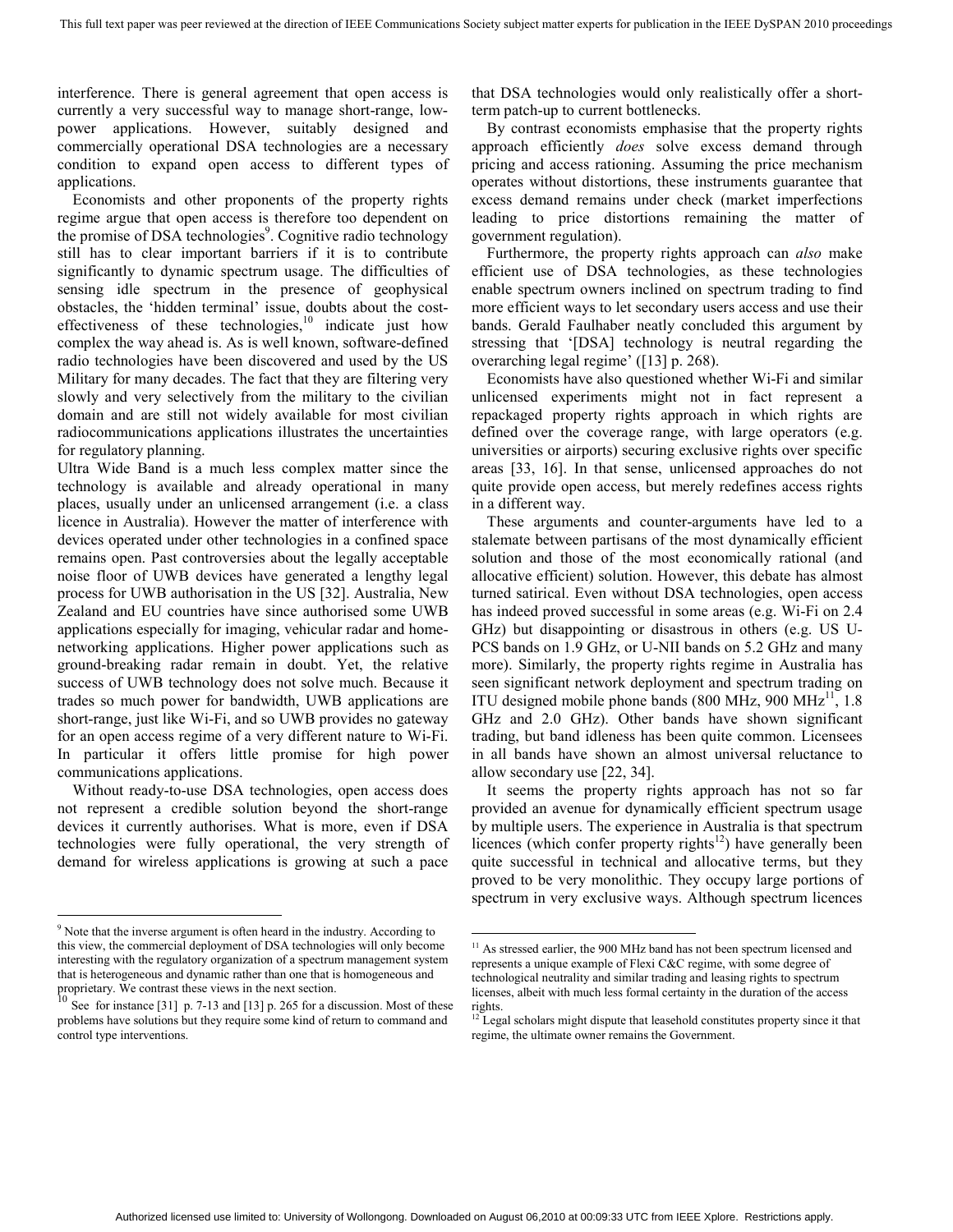were designed as a tool to allow market function, the large spectrum-licensed spaces they control are monopolised by the high spectrum-consuming technologies deployed on these bands. Can licensees realistically be expected to allow large amounts of secondary use, while their primary goal is to guarantee a quality of service for their prime network? Under these conditions, some degree of regulatory action may be needed to increase the yield of spectrum-licensed spaces by allowing non-interfering secondary usage by low-power, spread-spectrum or UWB devices. This suggests an important role for intermediate legal regimes to allow DSA technologies. The challenge for regulators is to set up intermediate regimes that retain the benefits of a market driven property-rights approach for the primary allocation.

#### DSA TECHNOLOGIES AND ALTERNATIVE REGIMES

DSA technologies are a plus for any management regime. The question is which regime presents the best environment for their full use. We argue in this article that intermediary regimes would better respond to this promise because they are focused on improved access (thus addressing the matter of exclusivity and idleness) while still limiting the number of users in various different ways (thus addressing the matter of congestion and tragedy of the commons).

By contrast, the problems of excessive exclusivity and low usage that can be presented by a property rights are not resolved by DSA technology. If an owner is opposed to secondary usage because she does not accept that managing other users is part of her core business, the presence of new technologies may do little to change her resolve.

Similarly, the problems of excessive interference, overcrowding and quality of service under an unlicensed (class licensed) approach may not be solved for long with the adoption of properly working DSA technologies. Additionally, there are many situations where tragedy of the commons can arise even with properly working DSA technologies—see for instance 'greedy design' arguments discussed in Refs. [35, 36]. Unlicensed approaches raise issues of compliance with shared-used policies, of secondary usage coexistence with primary licensees, and the potential matter of technological supremacy (e.g. the WiMax debate).

The importance of having as many alternatives available to manage the spectrum in a dynamically efficient way is well recognised by most experts. In his discussion of the standard government-imposed easement model suggested in ref. [37], Martin Cave recently stressed that 'it is unlikely that there will be a corner solution with the same regime optimal in all frequencies' ([19] p. 230). Other proponents of the property rights approach would agree. William Baumol and Dorothy Robyn for instance add that 'any good rules will have to be readily changeable as demand, used, technology and any other critical determinants evolve in unpredictable ways…Rather , redesign of the current spectrum governance regime has been discussed in terms of the choices between two fundamentally different alternatives' ([33] p. 3).

Intuitively wireless applications that require guaranteed spectrum access at very short notice (e.g. emergency services) will require a different treatment than services operated on a continuous basis (e.g. broadcasting), or those that require guarantees of long-term access to justify large investments in infrastructure and market development (e.g. third and fourth generation networks). There is an endless list of services, technologies, users and markets all with different priorities and requiring different types of rights.

Thus, what this debate misses is recognition that there are many more choices than just open access and property rights, that these additional regimes are an important addition to the debate, and that they also can make optimal use of the opportunities offered by DSA technologies. Since these regimes are inherently more dynamically efficient, by encouraging an increased number of users on any given band, it would be intuitive that their combination with a set of operational DSA technologies would conduce to better economic outcomes. What benefit is a technology such as cognitive radio if it is not used due to a legal impasse (say because a spectrum owner is concerned for the quality of service of its networks), or if demand is such that the spectrum is permanently congested?

Intermediary regimes show the way ahead to remedy these likely shortcomings, and they are all well designed to make best use of DSA technology. For instance, if spectrum owners such as 3G network operators were required (rather than merely authorised at the moment) to manage their spectrum as a private commons, it is likely that this would take place by widespread adoption of spread spectrum and UWB technologies, since, as discussed earlier the amount of bandwidth required to operate a 3G network would leave little room for secondary users (except for less dense geographical areas, where traffic can be quiet for long periods of time). Cognitive radio would be just as welcome since the large bandwidth needed in a 3G network is nonetheless not permanently used, nor in all geographical locations.

This could be done under an easement model by providing legislation that allows non-interfering devices to operate under a certain noise floor level, as was the case with UWB in the US. This process can prove controversial (and has been in the US where no real property rights existed).

A softer approach is to encourage the establishment of private commons. How does one induce a spectrum owner to run a private commons? Regulators may create a structure of private incentives such as a scale of rights based on spectrum usage (low usage implying later demotion to a lesser rights regime). On this basis, a spectrum owner that makes little use of the resource can nevertheless keep ownership rights by operating a private commons. A private commons would differ from an easement model in that the owner selects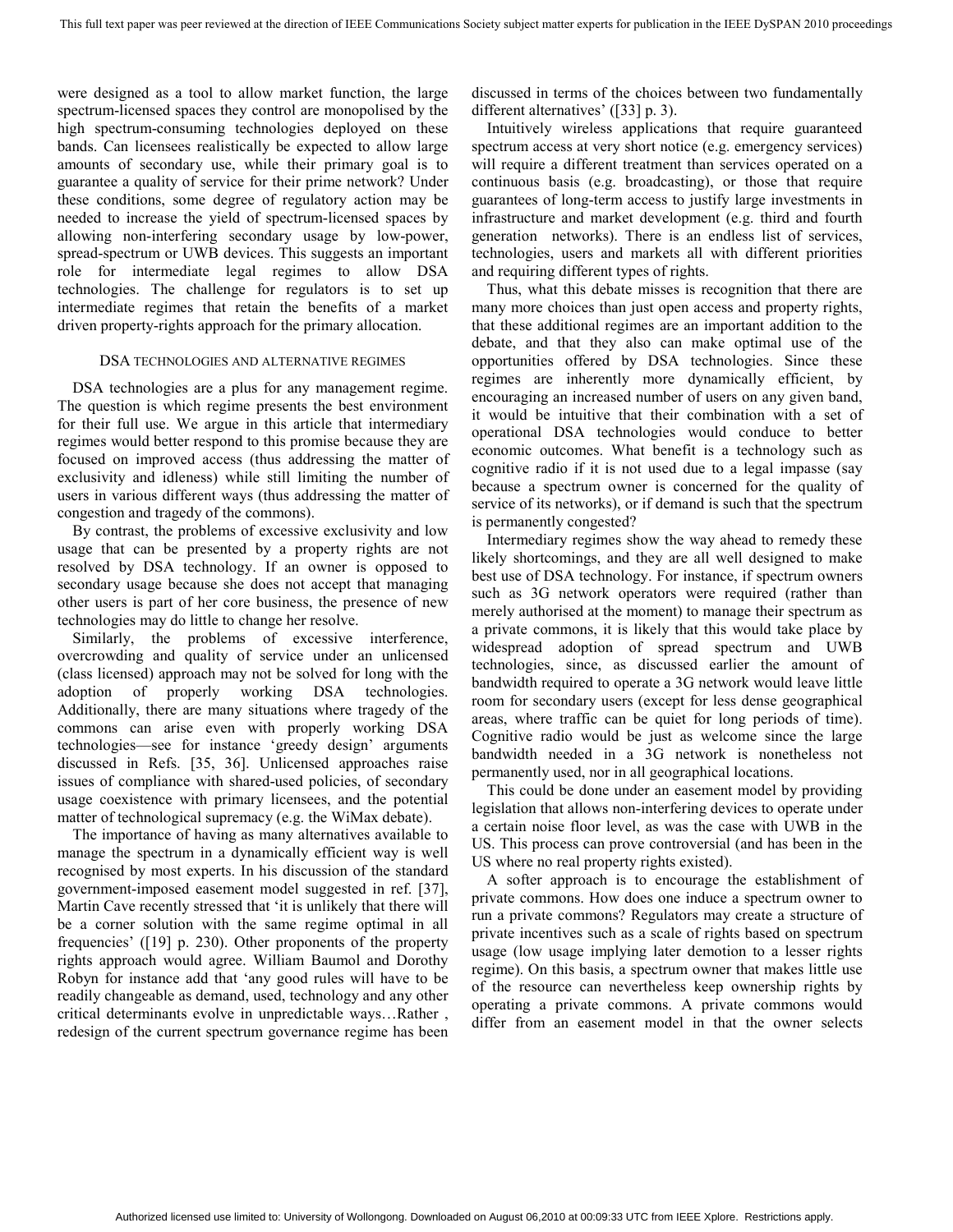secondary users rather than have coexistence imposed by regulatory rule. Alternatively, if these reforms prove intractable, the Government may want to keep some spectrum licences for itself to encourage the development of private commons.

The private park is a different matter, since the requirement to collaborate with different users is in-built from the start, and is therefore not premised on any easement conditions. A private park licensee would know up-front that its sharedspace licence would make optimal use of the spectrum through sharing between co-owners and extensive use of DSA technology. In the private park, idle spectrum detected, say by cognitive radio, can be readily used since the individual licences would authorise shared use. Devices registration and an upper limit on the number of park owners (based on underlying market for the likely services and population density in the geographical area considered) would help guarantee quality of service. The common pool approach does not differ markedly from the private parks as far as the use of DSA technologies is concerned, the main difference residing in joint rights ownership rather than shared private rights.

Public parks and device parks by contrast are quite widely operated for services that are not severely affected by quality of services issues. They are often conflated with the open access regime (which assumes much less regulatory intervention than observed in these parks). They make intensive use of spectrum sharing technologies on a coexistence basis, i.e. equipments are built to avoid interferences but in most cases devices do not communicate with each other.

Finally, eased and flexi-eased C&C regimes also facilitate the adoption and the potential use of DSA technologies, by preserving some degree of regulatory discretion to introduce spectrum sharing in bands that are mostly fallow. Because users rights are less extensive and less certain than under property rights, these regimes are less ideal for services requiring important infrastructure investment.

Two fundamental features define each of these intermediary regimes; (i) whether they are premised on collaboration or coexistence, and (ii) whether users are endowed equal or hierarchically-defined rights [38]. The private commons is collaborative but hierarchical while the private park is collaborative but egalitarian. Similarly, the coexistence of the public park is egalitarian while the coexistence of the easement model is hierarchical. The eased and flexi-eased models are also hierarchical.

Collaborative models will require much stronger sharing protocols (and institutions to enforce them) than, say, the current equipment standards used for Wi-Fi. And so collaborative approaches will be harder to integrate with DSA technologies than coexistence models. Egalitarian approaches will be more flexible and more dynamic than hierarchicallydefined regimes because they reduce or remove the

authorisation requirements of the latter, but they should be restricted to services with limited users to mitigate against tragedy of the commons outcomes, and where quality of service is not a major issue.

#### PRACTICAL IMPEDIMENTS TO REGULATING DSA TECHNOLOGIES IN AUSTRALIA

The emergence of DSA technologies provides a challenge to the Australian radiocommunications licensing system set up by the passage of the 1992 Act. The Act provides sufficient flexibility for the regulator to licence DSA technologies in some circumstances but a more comprehensive licensing toolbox may enable better solutions.

To provide an example of legal/regulatory hurdles facing regulators in the usage of DSA technologies (beyond authorisation issues), consider the following hypothetical case. Theoretically ACMA can issue class licences on a band prior to the band being specified for spectrum licensing. The design of the class licence may well be based on assumption about cognitive radio developments over the next 15 years. Yet, once the band is specified for spectrum licensing, it becomes very difficult to for the ACMA to amend the class licence because the Act significantly constrains the ability of the ACMA to do so once a band is specified for spectrum licensing $13$ . So, if cognitive radio happens to behave differently than expected there may be several long-term regulatory problems to solve (e.g. spectrum licensees complaining about not having the usage rights – such as quality of service rights – they expected to obtain).

The widespread adoption of DSA technologies may well require a re-think of the entire system of registering licences and assigning new services. The regulator maintains the licence register to contain all the data required to assign new licences so that they do not interfere with existing services. Searchable fields, including centre frequency, bandwidth and site location allow almost automatic frequency assignment of traditional radiocommunications services. However, as currently specified, the register does not contain all details that would be needed to assign systems (whether DSA or not) in a DSA environment. While DSA systems are a rarity over most of the spectrum, they can be accommodated as exceptions, but greater sophistication will be required as DSA becomes common.

A third regulatory challenge arising from the widespread adoption of DSA technologies will be the pricing of spectrum. More sophisticated auction methodologies may be required to efficiently allocate spectrum for use by DSA technologies and systems that do not absolutely deny spectrum to other services but do impose constraints on those other services. Administratively set prices also will need to be set in a more

<sup>&</sup>lt;sup>13</sup> Strictly speaking, frequency bands are either designated or declared for spectrum licensing depending on the particular legislative pathway used.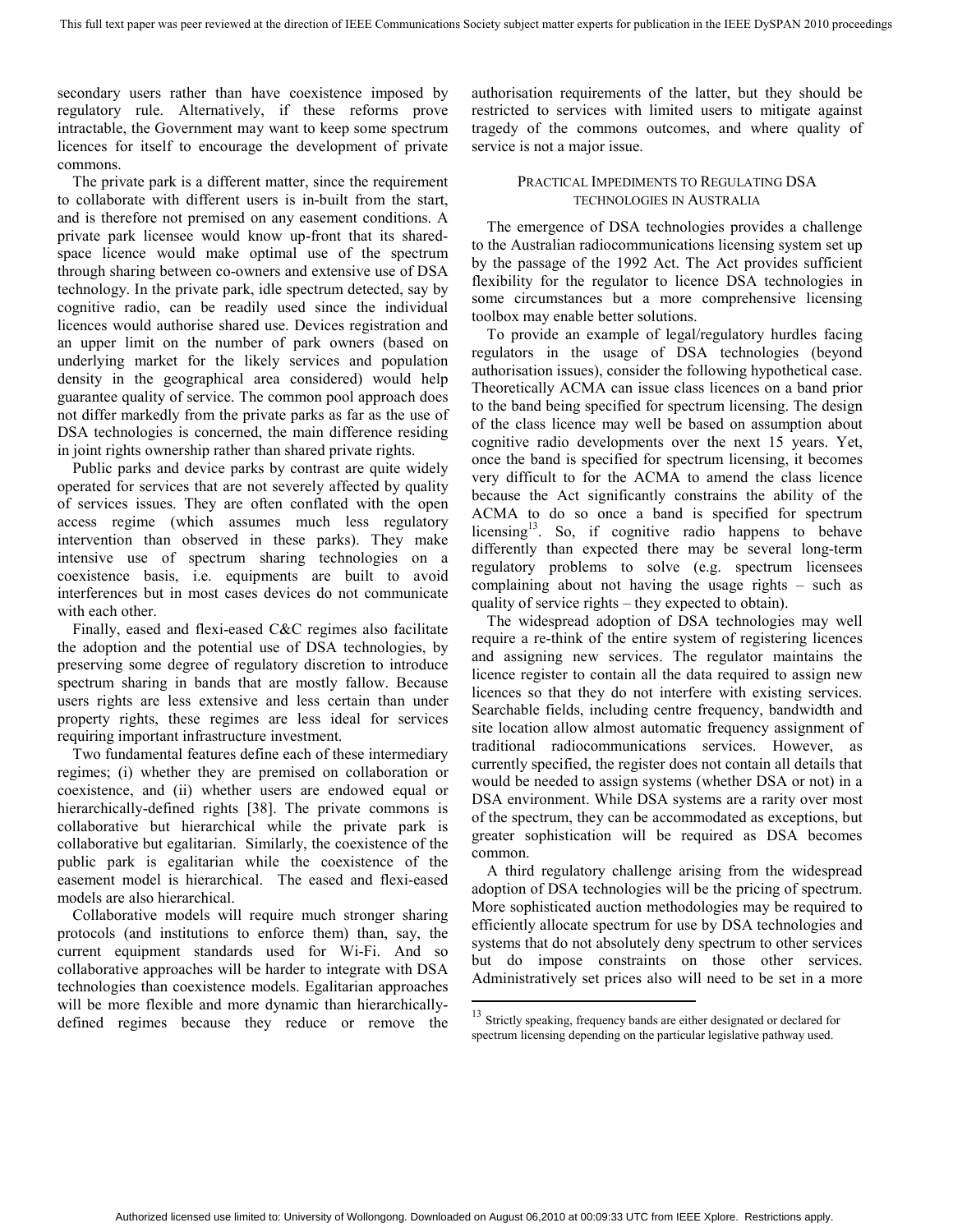sophisticated way to allow for the impact of DSA technologies and systems.

#### INTERMEDIATE REGIMES UNDER CURRENT LEGISLATION

The dynamically efficient intermediate regimes identified earlier may be licensed in the following ways in Australia.

TABLE III LICENSING INTERMEDIARY REGIMES IN AUSTRALIA

| Regime             | Licence system  | Ownership | Current status |
|--------------------|-----------------|-----------|----------------|
| Private commons    | spectrum        | common    | allowed-unused |
| Private parks      | spectrum        | single    | allowed-unused |
| Public park        | class           |           | commonly used  |
| Collective C&C     | apparatus       | common    | commonly used  |
| Common pool        | apparatus/class | common    | unused         |
| Easement           | spectrum        | single    | partly allowed |
| Market easement    | spectrum        | easement  | rarely used    |
| Regulated easement | spectrum        | easement  | commonly used  |
| Eased C&C          | apparatus       | easement  | commonly used  |
| Flexi-eased C&C    | apparatus       | easement  | commonly used  |

The private commons regime ideally arises when a group of access seekers collectively own a spectrum space and operate within it according to rules of there own devising. However, a private commons has not been tried in Australia. There has been no interest from spectrum users and there are doubts about the practical aspects of property rights to spectrum held by tenants in common basis. However, the regime is allowed by the Act; it just requires a coalition to jointly purchase a spectrum licence and run it as a commons.

A private park is a similar concept, but where ownership of a spectrum licence is held by a single licensee (which may be collectively owned), which operates access on commons basis. This is allowed under the current regime; it requires a licensee to issue third party authorisations to other spectrum users. There has been no take up of this approach in Australia with anecdotal reports that spectrum licensees are reluctant to enter into third party authorisations.

Interestingly, it is the case that the apparatus licence arrangements in the 2.5 GHz band and the collaborative operational practices of the television broadcasters who hold those licences have arguably produced an outcome that has some of the attributes of the private commons and private park regimes.

A market easement is an easement to a spectrum licence where the details of the easement are controlled by the spectrum licensee. This is allowed in Australia by way of third-party authorisations to spectrum licences. The degree to which this type of arrangement is used is not known but many access seekers have reported dissatisfaction with the difficultly of negotiating such arrangements. The ACMA has identified impediments to third party authorisations, which it is addressing.

Collective command and control is commonly used, for example in non assigned apparatus licences. Public parks are the extensively used class licensing regime.

Different types of easement to a spectrum property right regime are allowed under current legislation, although few of them allow to 'enforce' an easement upon a spectrum licensees. For instance, the ACMA is allowed to issue apparatus licences in spectrum designated for spectrum licensing under special circumstances; or to defence, law enforcement and emergency personnel. In the normal course of events an access seeker to an easement to a spectrum licence is expected to negotiate a third party authorisation from the primary licensee. The alternative, of an easement by way of an apparatus licence under special circumstances has been used in a small number of cases such as short-term trials of equipment.

Class licences issued before spectrum licensing processes commence are also able to continue after spectrum licences are issued but this approach has not been used by the ACMA.

Collective command and control arrangements are used extensively in Australia. Here flexible rights are granted for restricted collective use under an administrative licence. Apparatus licences are granted for two-way radio systems that can be used anywhere in Australia (or in a State). The service is not flexible, but the technology can vary, digital or analogue for example, provided the channel width is adhered to. Many systems are licensed on each channel used for this purpose and licensees are expected to coordinate with one another on a no interference no protection basis. These licences are commonly held by companies that provide two way radio services to sporting or cultural events.

The related common pool regime, where coordination rules are set and enforced by community management has not been used in Australia.

A regulated easement is an easement under a command and control licensing arrangement. This is a quite common arrangement. Class licences are issued underneath apparatus licensed bands, with usually only power restrictions on the operation of devices under the class licence.

Eased command and control and flexi-eased command and control are also common in Australia. The degree of neutrality in both apparatus and class licences can vary considerably, and both allow easements. For example, a class licence may specify both a power level and a service (e.g. wireless microphones or only a power level). An apparatus licence may specify a service and a technology, or only a service.

#### EXTENT OF USE OF DSA TECHNOLOGIES IN AUSTRALIA

The extent of DSA technology use in Australia is currently limited. The Jindalee over-the-horizon radar is a high profile example. This system developed in Australia for defence and security purposes roams over the HF band avoiding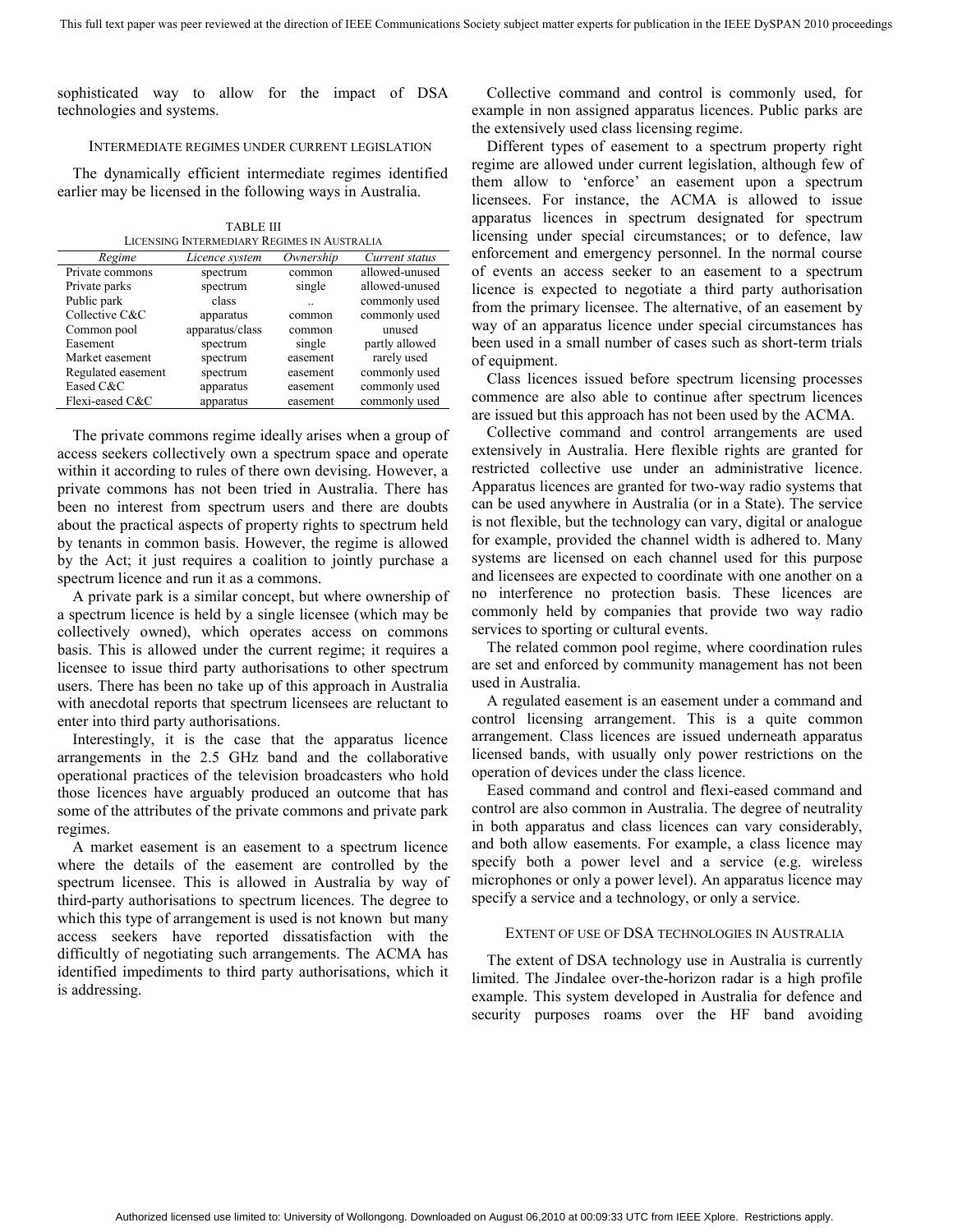interference to some users on a dynamic basis and avoiding sensitive bands all together.

UWB for ground penetrating radar has been authorised by a non assigned apparatus licence. The licensing of these systems posed a number of problems for the Australian regulator. These systems operated over bands designated for spectrum licensing and legislation prevented them from being authorised by a class licence. Apparatus licences could have been issued to individual licensees but would have had to pass the test in legislation of being special circumstances to coexist with the spectrum licences. Also the current apparatus licence fee schedule does not make allowance for sharing, and the standard formula, where fees are proportional to bandwidth, would have resulted in a very high fee.

The fee formula causes other distortions to the way systems are licensed. Space licences for communicating with satellites are sometimes issued to a company that leases transponder capacity on a satellite owned by a foreign operator, which for reasons of its own does not wish to apply for licences itself. The licensee may only use 27 MHz bandwidth at any one time but the centre frequency may vary over 500 MHz, depending on the transponder used. These are typically licensed as a 27 MHz band width system, with a frequency at the centre of the 500 MHz range. This provides an appropriate fee, but it provides little guidance to the actual frequencies used. If this practice became widespread with DSA technologies, the use of the register of licences for frequency assigning would rapidly diminish.

A number of DSA technologies, such as cognitive channel selecting technologies, are already authorised by class licences. Examples include WiFi, DECT cordless telephone systems, RLAN point-to-point backhaul links used to connect RLAN and broadband networks to other networks on 5.8 GHz, as well as biomedical telemetry technologies such as medical implant devices operating on a number of bands under the Low Interference Potential Devices (LIPD) Class License.

#### AUSTRALIA'S REGULATORY READINESS FOR DSA

The readiness of the Australian regime to deal with the extensive use of DSA technologies is like the proverbial curate's egg—good in parts and therefore unsatisfactory as a whole. Consequently, it needs reviewed in its entirety to provide the most efficient regulatory outcomes.

The apparatus and class licensing regimes can be readily adapted to deal with DSA technologies. In deciding whether to issue an apparatus licence, the Act specifies that the ACMA must take into account the effect on radiocommunications of issuing the licence. Class licences may be issued to manage the spectrum in bands not subject to spectrum licensing. It is a simple administrative matter for the regulator to authorise DSA technologies under apparatus or class licensing. The

regulator may specify sharing conditions and technology standards to enable their effective use.

Spectrum licences were established in the Act as a marketbased system of spectrum management. In order to provide explicit rights of spectrum access, coexistence of other licences over the same spectrum space as spectrum licences was very restricted. It was thus established as a pure property rights regime with no flexibility for the regulator to experiment with intermediate solutions. The regulator has little discretion to allow DSA technologies; they can only be introduced by agreement with the spectrum licensee.

As mentioned above, there has been a marked reluctance by spectrum licensees to allow access by secondary users. This has the potential to severely restrict the efficient use of DSA technology over important parts of the spectrum.

If Australia is to fully benefit from the transformational potential of DSA technologies, it will need a review of the legislative provisions surrounding spectrum licensing. This will be no easy task. Market-based reforms of spectrum management in Australia have been very successful on the whole. It will require ingenuity to develop a robust reform package that keeps the benefits of these reforms, while enabling the efficient use of DSA technologies.

#### **CONCLUSIONS**

Thanks to legislative reforms in the early 1990s, Australia already has much discretion in the design of its radiocommunications licences. However, this resilience was developed within the legal boundaries of a trichotomic licensing regime, not through the expanded discretion offered by a bespoke licensing approach. Some intermediary regimes, such as Flexi-eased C&C (a C&C ancestor to spectrum licences) have been used quite successfully. Other regimes, such as private parks and privately-run commons (offshoots of spectrum licences) are authorised regimes under the Act but have seen no or little action in practice.

Potential regulatory solutions to the issues raised in this paper include wider adoption of intermediary regimes identified in the previous sections. Implementing these regimes with a set of ready-to-use DSA technologies could help resolve the stalemate between too much exclusivity (i.e. spectrum idleness issues) and excessive usage (i.e. quality of service issues). However, as discussed, some of these regimes are not yet authorised under the Act. Those intermediary regimes that could be implemented without legal amendments (e.g. the Private Parks) may need to be further promoted among stakeholders. Those regimes which are not authorised under the Act (e.g. enforced easement to spectrum-licensed spaces) may need the development of a new set of legislated rules.

The more flexible, adaptable and responsive the regulatory framework, the better it will be in rising to the challenges that will increasingly confront spectrum policy makers. In turn,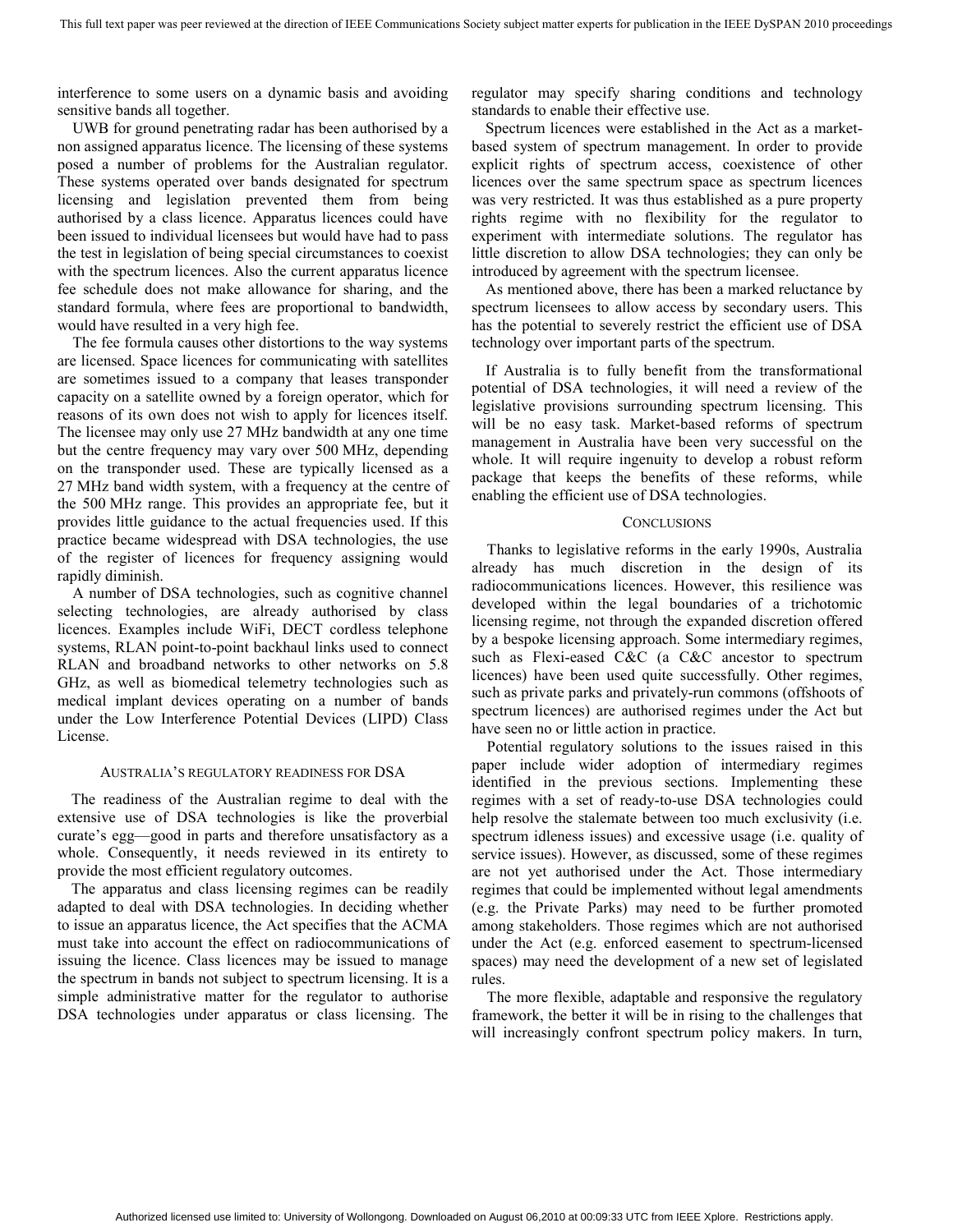this will improve the allocative, dynamic and technical efficiency of the radiofrequency spectrum. In particular, the development and implementation of a more sophisticated approach to licensing regimes will allow the effective and efficient exploitation of more sophisticated technologies such as DSA.

To conclude, the Act was designed to provide an efficient regulatory regime for the conditions applicable or anticipated at the time it was passed in 1992. The Act has coped admirably with challenges that have arisen in the intervening 18 years. However, it seems clear that a review of (at least) the licensing regimes established by the Act has the potential to significantly increase the efficient allocation and use of the radiofrequency spectrum in Australia by transformational technologies such as DSA.

#### **REFERENCES**

- [1] S. Buck, "Replacing Spectrum Auctions with a Spectrum Commons," *Stanford Technology Law Review,* vol. 2, 2002.
- [2] S. M. Benjamin, "Spectrum Abundance and the Choice Between Private and Public Control," *New York University Law Review,* vol. 78, pp. 2007-102, 2003.
- [3] P. J. Weiser and D. Hatfield, "Policing the Spectrum Commons," *Fordham Law Review,* vol. 74, pp. 101- 32, 2006.
- [4] J. Brito, "The Spectrum Commons in Theory and Practice," *2007 Stanford Technology Law Review 1,*  24 June 2009 2007.
- [5] T. W. Hazlett, "Property Rights and Wireless License Values," *Journal of Law & Economics,* vol. 51, pp. 563-98, 2008.
- [6] C. Ting, S. S. Wildman, and J. M. Bauer, "Comparing Welfare for Spectrum Property and Spectrum Commons Governance Regimes," *Telecommunications Policy,* vol. 29, pp. 711-30, 2005.
- [7] S. S. Wildman, J. M. Bauer, and C. Ting, "Spectrum Governance Regimes: Efficiency properties and Policy Choices," *Info: The Journal of Policy Regulations and Strategy for Telecommunications,*  vol. 8, pp. 82-96, 2006.
- [8] T. W. Hazlett and R. E. Muñoz, "A Welfare Analysis of Spectrum Allocation Policies," *RAND Journal of Economics,* vol. 40, pp. 424-54, 2009.
- [9] R. G. Struzak, "Spectrum Market or Spectrum Commons?," in *ITU/ICTP Workshop on New Radiocommunication Technologies for ICT in Developing Countries*, Trieste, Italy, 17-21 May 2004, 2004.
- [10] K. Werbach, "Supercommons: Towards a Unified Theory of Wireless Communications," *Texas Law Review,* vol. 82, pp. 863-973, 2004.
- [11] D. N. Hatfield, "Spectrum Management Reform and the Notion of the 'Spectrum Commons'," *Southern African Journal of Information and Communication,*  vol. 4, pp. 1-12, 2005.
- [12] W. H. Lehr, "The Role of Unlicensed in Spectrum Reform," unpublished working paper, March 2005, MIT 2005.
- [13] G. R. Faulhaber, "The Future of Wireless Telecommunications: Spectrum as a Critical Resource," *Information Economics and Policy,* vol. 18, pp. 256-71, 2006.
- [14] S. Forge and C. Blackman, "Spectrum for the Next" Radio Revolution: The Economic and Technical Case for Collective Use," *Info: The Journal of Policy Regulations and Strategy for Telecommunications,*  vol. 8, pp. 6-17, 2006.
- [15] J. H. Snider, "Spectrum policy Wonderland: A Critique of Conventional Property Rights and Commons Theory in a World of Low Power Wireless Devices," Paper prepared for the Telecommunications Policy Research Conference, 30 September 2006, George Mason University, Arlington, VA, 2006.
- [16] T. W. Hazlett, "Optimal Abolition of FCC Spectrum Allocation," *Journal of Economic Perspectives,* vol. 22, pp. 103-128, 2008.
- [17] P. J. Weiser and D. Hatfield, "Spectrum Policy Reform and the Next Frontier of Property Rights," *15 George Mason Law Review* pp. 549-609, 2008.
- [18] W. Webb, "An Optimal Way to Licence the Radio Spectrum," *Telecommunications Policy,* vol. 33, pp. 230-37, 2009.
- [19] M. Cave, "New Spectrum-Using Technologies and the Future of Spectrum Management: A European Policy Perspective," *Utilising the Airwaves, Chapter 4 of Communications - The Next Decade,* vol. A collection of essays prepared for the UK Office of Communications, , 12 May 2007 2006.
- [20] B. P. Freyens, "Shared or Exclusive Radio Waves? A Dilemma Gone Astray," Unpublished, Australian National University Canberra 2008.
- [21] B. P. Freyens, "A Policy Spectrum for Spectrum Economics," *Information Economics and Policy,* vol. 21, pp. 128-44, 2009.
- [22] B. P. Freyens, "A Review of Australia's Radiocommunications Licensing," Paper commissioned by the Australian Communication and Media Authority (ACMA), 24 June 2009, Canberra, 2009.